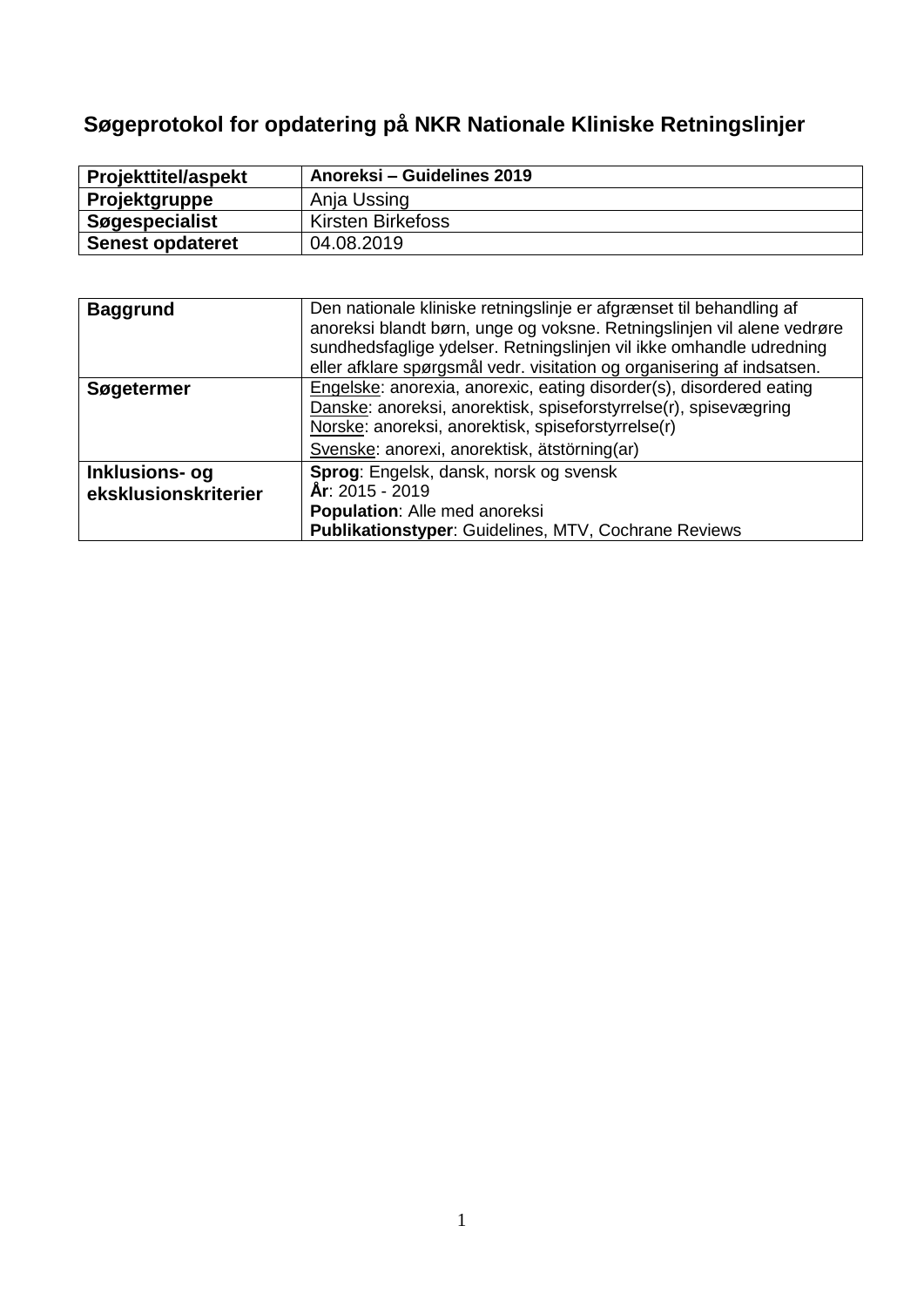# **Informationskilder**

| <b>Databaser</b>                                                       | <b>Interface</b>                                            | <b>Fund</b> | Dato for<br>søgning |
|------------------------------------------------------------------------|-------------------------------------------------------------|-------------|---------------------|
| <b>G-I-N International</b>                                             | http://www.g-i-n.net/                                       | 4           | 04.08.2019          |
| NICE (UK)                                                              | http://www.nice.org.uk/                                     | 1           | 04.08.2019          |
| <b>Trip Database</b>                                                   | https://www.tripdatabase.com/                               | 5           | 04.08.2019          |
| <b>Scottish Intercollegiate</b><br><b>Guidelines Network</b><br>(SIGN) | http://sign.ac.uk                                           | 0           | 04.08.2019          |
| <b>HTA Databasen (CRD</b><br>database)                                 | http://www.crd.york.ac.uk/CRDWeb/                           | 1           | 04.08.2019          |
| <b>SBU, Sverige</b>                                                    | http://www.sbu.se                                           | 0           | 04.08.2019          |
| Socialstyrelsen,<br><b>Sverige</b>                                     | http://www.socialstyrelsen.se                               | 0           | 04.08.2019          |
| Helsedirektoratet,<br><b>Norge</b>                                     | https://helsedirektoratet.no/                               | 1           | 04.08.2019          |
| FHI, Norge                                                             | http://www.fhi.no/                                          | 0           | 04.08.2019          |
| <b>Center for Kliniske</b><br>Retningslinjer                           | http://www.cfkr.dk/                                         | 0           | 04.08.2019          |
| <b>NHMRC, Australien</b>                                               | https://www.clinicalguidelines.gov.au/portal/               | 0           | 04.08.2019          |
| <b>Canadian Medical</b><br><b>Association, Canada</b>                  | https://joulecma.ca/cpg/homepage                            | 0           | 04.08.2019          |
| <b>AWMF, Tyskland</b>                                                  | http://www.awmf.org/leitlinien/aktuelle-<br>leitlinien.html | 1           | 04.08.2019          |
| <b>CADTH, Canada</b>                                                   | https://www.cadth.ca                                        | 1           | 04.08.2019          |

| <b>Medline</b>  | <b>OVID</b>  | 78  | 04.08.2019 |
|-----------------|--------------|-----|------------|
| <b>EMBASE</b>   | <b>OVID</b>  | 129 | 04.08.2019 |
| <b>CINAHL</b>   | <b>EBSCO</b> | 102 | 04.08.2019 |
| <b>PSYCINFO</b> | <b>OVID</b>  | 54  | 04.08.2019 |

**Note:**

- Guidelines fra firmaet Hayes er fra valgt for denne NKR
- Søgetermer og inklusions- og eksklusionskriterier er tilpasset de enkelte databaser.
- Dubletter er så vidt muligt frasorteret ved hjælp af RefWorks. De fundne referencer er overført til Covidence.
- Fuldtekster præsenteres i Covidence i pdf-format eller som link
- Søgestrategi for hver enkelt database præsenteres hvis muligt vises det eksplicit hvor mange referencer den enkelte søgestreng genererer
- Covidence = webbaseret referencehåndteringssystem og kvalitetsvurderingsværktøj
- MAGIC = online skabelonværktøj til guidelines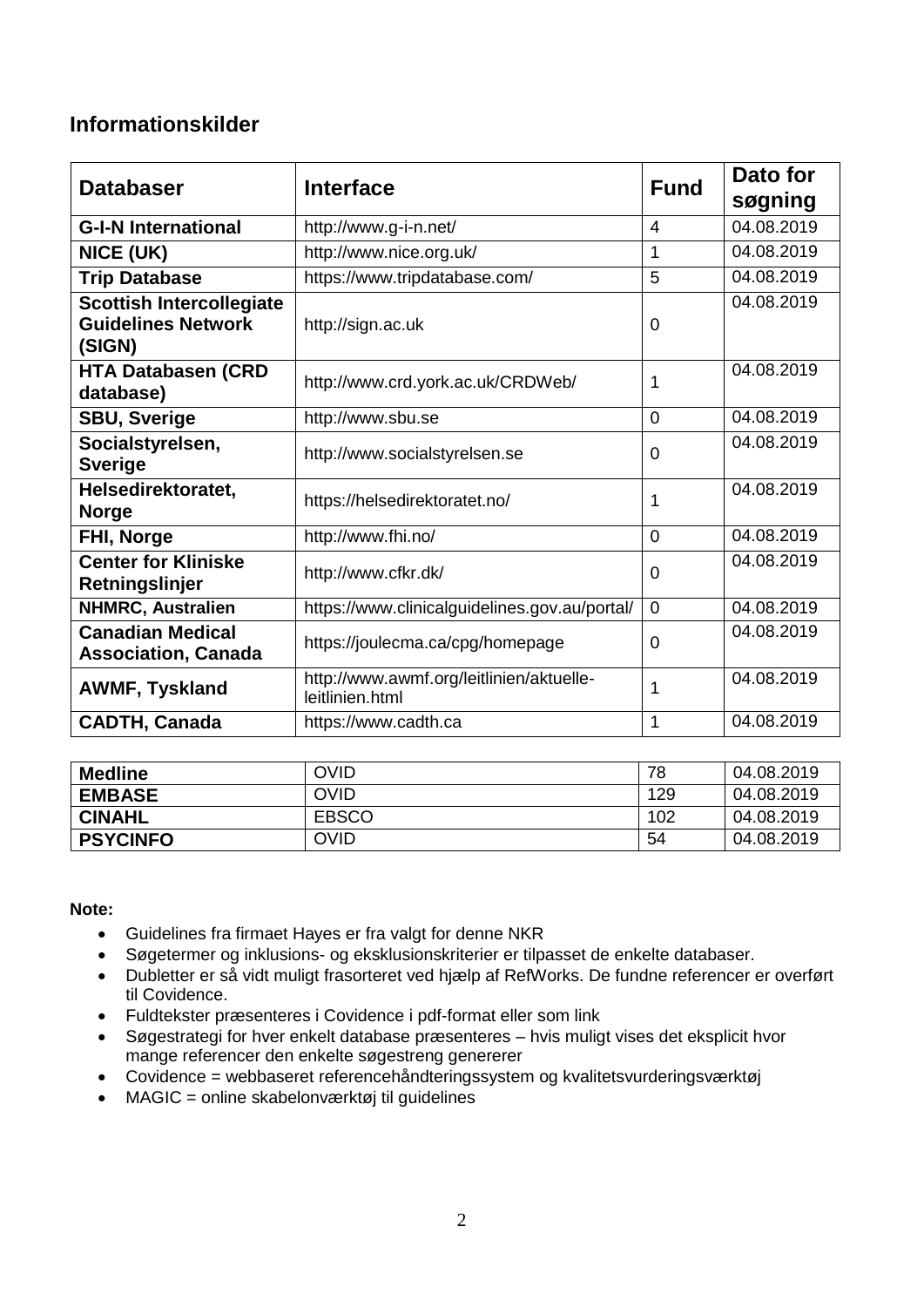# **SØGESTRATEGI**

# **GIN**

## Søgt på:

# Anorex\* OR "eating disorder" OR "eating disorders"

## 4 fund

| <b>National klinisk</b><br>retningslinje for<br>behandling af<br>anorexia nervosa<br>[National clinical<br>guideline for the<br>treatment of<br>anorexia nervosa] | SST (DK) -<br>Danish Health<br>Authority                                            | Guideline            | Sep<br>12,<br>2016 | Denmark           | Published |
|-------------------------------------------------------------------------------------------------------------------------------------------------------------------|-------------------------------------------------------------------------------------|----------------------|--------------------|-------------------|-----------|
| <b>Eating disorders:</b><br>recognition and<br>treatment (NG69)                                                                                                   | NICE (UK) -<br>National<br>Institute for<br><b>Health and</b><br>Care<br>Excellence | Guideline            | May<br>01,<br>2017 | United<br>Kingdom | Published |
| Diagnostik und<br>Therapie der<br>Essstörungen. S3-LL<br>(DGPM, DKPM)<br>[Diagnosis and<br>treatment of eating<br>disorders]                                      | AWMF (DE) -<br>Association of<br>Scientific<br>Medical<br>Societies                 | Guideline            | Jan<br>29,<br>2019 | Germany           | Published |
| Guidelines on<br>Management of<br><b>Nausea and Vomiting</b><br>and on Loss of<br>Appetite, Anorexia,<br>and Cachexia in<br>Cancer                                | McMaster<br>University (CA)                                                         | Systematic<br>review | Jun<br>19,<br>2018 | Canada            | Published |

# **NICE**

Fulgt navigation: NICE Guidance > Conditions and Diseases > Mental health and Behavioral conditions > Eating disorders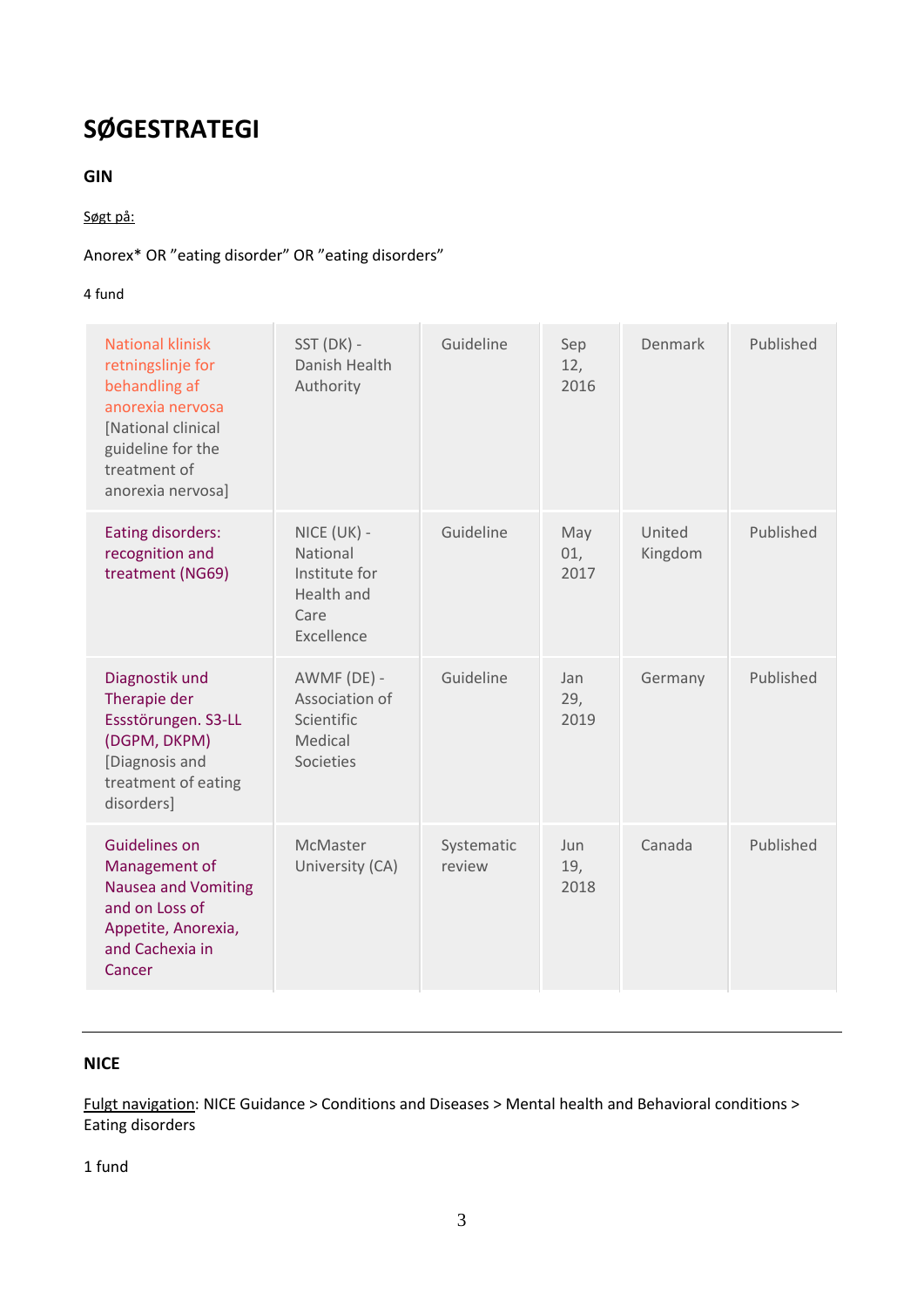## **TRIP Database**

#### Søgt på hver af ordene:

Anorexia Eating disorders

#### 5 fund

#### 1. [Determining treatment goal weights for children and adolescents with anorexia nervosa](https://www.cps.ca/en/documents/position/goal-weights)

Determining treatment goal weights for children and adolescents with **anorexia** nervosa One of the challenges faced by paediatric health professionals treating children and adolescents with **anorexia** nervosa (AN) is determining the specific weight needed to achieve physical, emotional and cognitive recovery. Clinicians and researchers have struggled to standardize process, methods and terminology around what is now referred to as the "treatment goal weight" (TGW).This practice point

#### *2018 [Canadian Paediatric Society](javascript:void(0))*

#### 2. [Eating disorders: recognition and treatment](https://www.nice.org.uk/guidance/ng69/resources/eating-disorders-recognition-and-treatment-pdf-1837582159813)

Recommendations 5 1.1 General principles of care 5 1.2 Identification and assessment 8 1.3 Treating **anorexia** nervosa 11 1.4 Treating binge eating disorder 18 1.5 Treating bulimia nervosa 20 1.6 Treating other specified feeding and eating disorders (OSFED) 23 1.7 Physical therapy for any eating disorder 23 1.8 Physical and mental health comorbidities 23 1.9 Conception and pregnancy for women with eating disorders 26 1.10 Physical health assessment, monitoring and management for eating disorders 27 1.11 (...) Inpatient and day patient treatment 31 1.12 Using the Mental Health Act and compulsory treatment 34 T erms used in this guideline 34 Context 35 Recommendations for research 36 1 Psychological treatments for binge eating disorder 36 2 Duration and intensity of psychological treatment 37 3 Predictors of acute physical risk 37 4 Treating an eating disorder in people with a comorbidity 38 5 Maintaining benefits after successful treatment of **anorexia** nervosa 39 Update information 40 May 2017 40 Eating

## *2017 [National Institute for Health and Clinical Excellence -](javascript:void(0)) Clinical Guidelines*

## 2. [Managing transitions when the patient has an eating disorder](http://rcpsych.ac.uk/usefulresources/publications/collegereports/cr/cr208.aspx)

Managing transitions when the patient has an **eating disorder** Managing transitions when the patient has an **eating disorder**(CR208 Nov 2017) This site uses cookies: Search Search Become a psychiatrist Choose psychiatry Medical students Foundation doctors Help us promote psychiatry Training Curricula and guidance Your training Exams Neuroscience in training International Medical Graduates Members Supporting you Submitting your CPD Membership Your Faculties Devolved Nations English Divisions (...) International members Special Interest Groups Your monthly eNewsletter Specialty doctors President's lectures Events Conferences and training events In house training International Congress Improving care CCQI Campaigning for better mental health policy Planning the psychiatric workforce National Collaborating Centre for Mental Health Working sustainably Mental health Problems and **disorders** Support, care and treatment Translations Managing transitions when the patient has an **eating disorder** (CR208 Nov 2017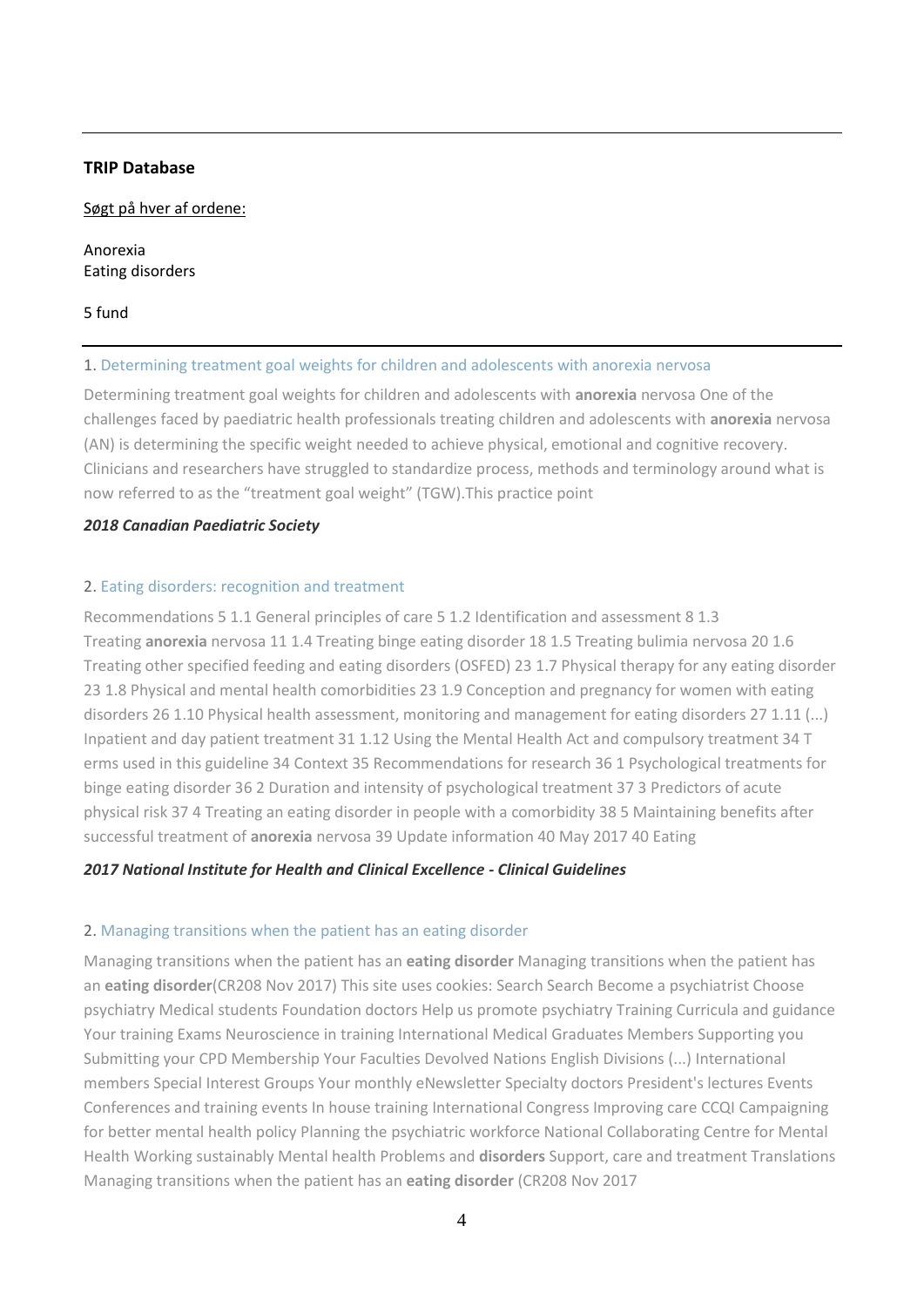## *2018 [Royal College of Psychiatrists](javascript:void(0))*

## 1. [Gynecologic Care for Adolescents and Young Women With Eating Disorders](https://www.acog.org/-/media/Committee-Opinions/Committee-on-Adolescent-Health-Care/co740.pdf?dmc=1&ts=20180615T0538389745)

Gynecologic Care for Adolescents and Young Women With **Eating Disorders** ACOGCOMMITTEEOPINION Number 740 June 2018 Committee on Adolescent Health Care The

NorthAmericanSocietyforPediatricandAdolescentGynecologyendorsesthisdocument.This Committee Opinionwasdevelopedby theAmerican College of Obstetricians and Gynecologists' Committee on Adolescent Health Care in collaboration with committee members Nancy Sokkary, MD and Anne-Marie E. Amies Oelschlager, MD, and committee liaison Laurie L (...) . Hornberger, MD, MPH. Gynecologic Care for Adolescents and Young Women With **Eating Disorders**ABSTRACT: The Diagnostic and Statistical Manual of Mental **Disorders**, Fifth Edition, defines **eating** disor- dersasa "persistentdisturbanceofeatingoreatingrelatedbehaviorthatresultsinthealteredconsumptionor absorption of food and that significantly impairs physical health or psychosocial functioning." The correct diagnosis of and distinction between **eatingdisorders** are important because the course, prognosis

### *2018 [American College of Obstetricians and Gynecologists](javascript:void(0))*

#### 3. [Eating Disorders](http://www.jaacap.com/article/S0890-8567(15)00070-2/pdf)

**Eating Disorders** AACAP OFFICIAL ACTION Practice Parameter for the Assessment and Treatment of Children and Adolescents With **Eating Disorders** James Lock, MD, PhD, ANDMaria C. La Via, MD, and the American Academy of Child and Adolescent Psychiatry (AACAP) Committee on Quality Issues (CQI) Abstract: ThisPracticeParameterreviewsevidence-based practices for the evaluation and treatment of **eating disorders** in children and adolescents. Where empirical support is limited, clinical consensus opinion (...) is used to supplement systematic data review. The Parameter focuses on the phenomenology of **eatingdisorders**, comorbidityofeatingdisorderswithotherpsychiatricand medical **disorders**, and treatment in children and adolescents. Because the database related to **eating** disor- ders in younger patients is limited, relevant literature drawn from adult studies is included in the discussion. Key Words: **eating disorders**, anorexia nervosa, bulimia nervosa, food avoidance, binge **eating** J Am Acad Child Adolesc

#### *2015 [American Academy of Child and Adolescent Psychiatry](javascript:void(0))*

## **SIGN**

#### Søgt på alle emner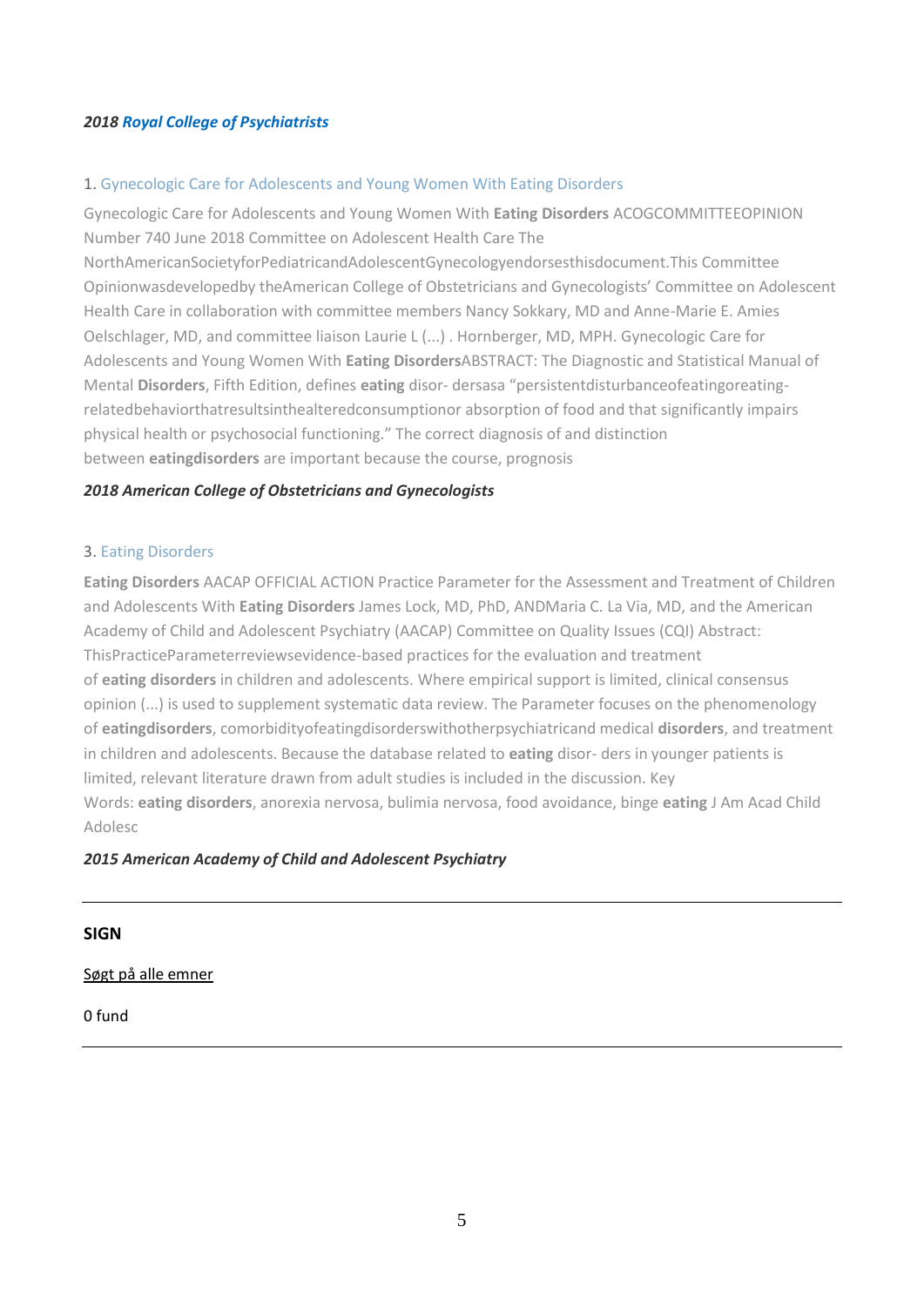## **HTA**

Søgt på:

Anorexia\* or eating disorder\*

AND

(Project record:ZDT OR Full publication record:ZDT) IN HTA FROM 2015 TO 2019

1 fund

## **SBU**

Søgt på hver af ordene:

Anorexia Anoreksi Ätstörning Ätstörningar

0 fund

## **Socialstyrelsen**

Søgt på hver af ordene:

Anorexia Anoreksi Ätstörning Ätstörningar

0 fund

# **Helsedirektoratet**

Søgt på hver af ordene:

anoreksi, anorektisk, spiseforstyrrelse(r)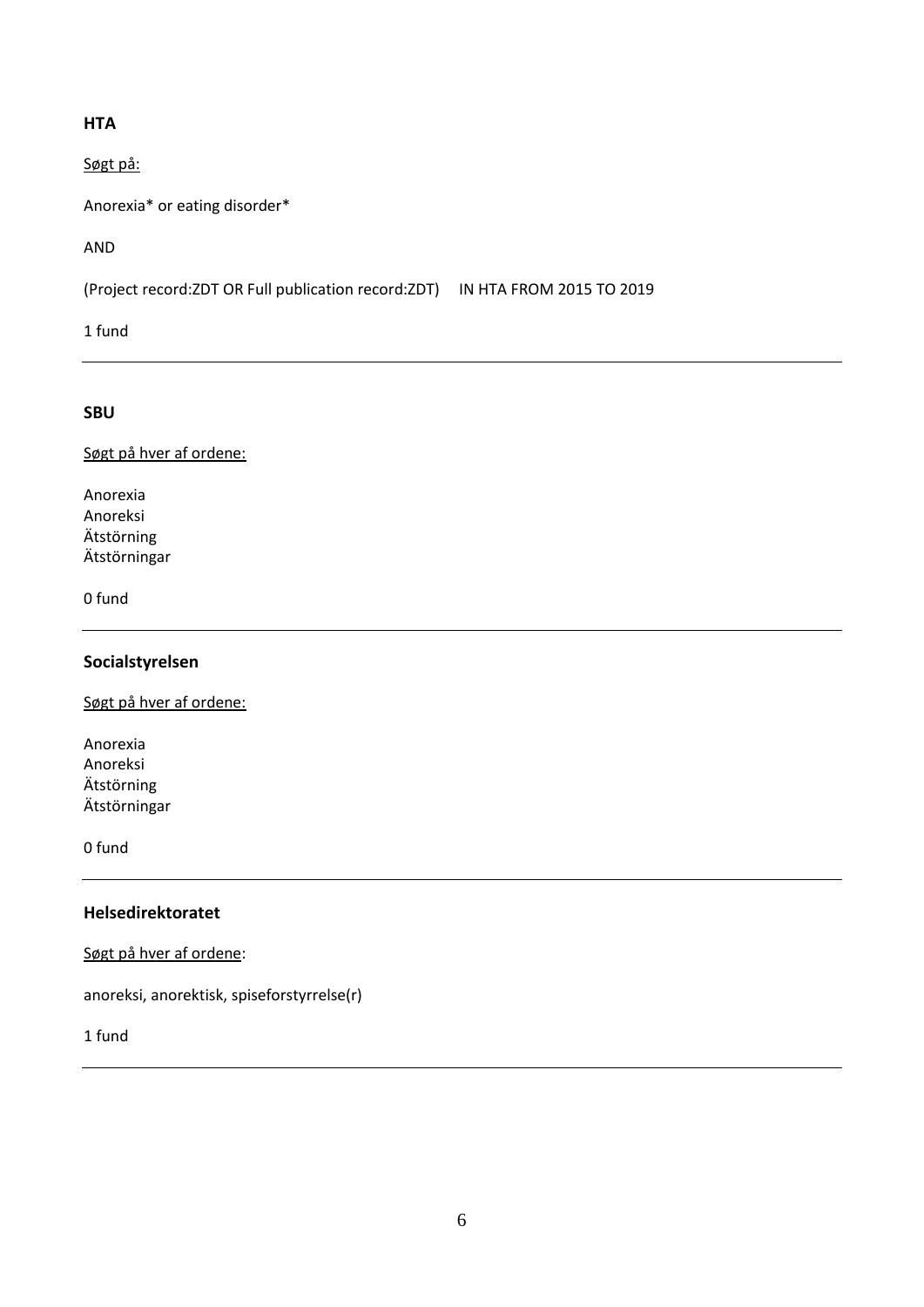## **FHI (Folkehelseinstituttet)**

Søgt på hvert af ordene:

anoreksi, anorektisk, spiseforstyrrelse®

0 fund

# **Center for Kliniske Retningslinjer**

Søgt gennem alle retningslinjer

0 fund

## **NHMRC, Australien**

Søgt på hver af ordene:

Anorexia Eating disorders

0 fund

# **Canadian Medical Association, Canada**

Søgt på hver af ordene:

Anorexia Eating disorders

0 fund

# **AWMF, Tyskland**

Søgt på hver af ordene:

Anorexia Essstörungen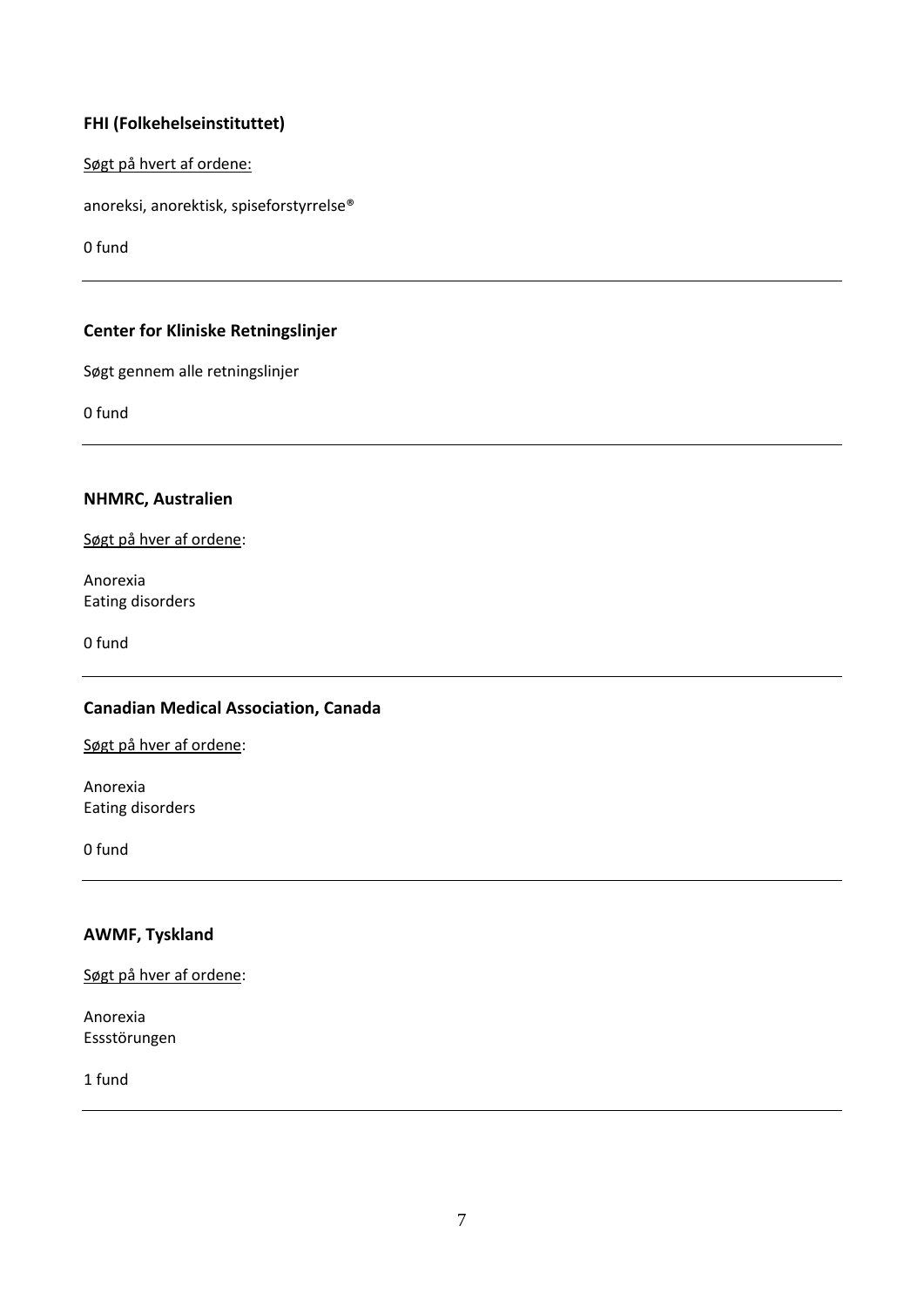## **Medline**

#### **fund**

Database(s): **Ovid MEDLINE(R) and Epub Ahead of Print, In-Process & Other Non-Indexed Citations, Daily and Versions(R)** 1946 to August 02, 2019 Search Strategy:

| #               | <b>Searches</b>                                                                                       | <b>Results</b> |
|-----------------|-------------------------------------------------------------------------------------------------------|----------------|
| 1               | Anorexia Nervosa/                                                                                     | 12579          |
| 2               | eating disorders/ or female athlete triad syndrome/ or pica/                                          | 15674          |
| 3               | (anorex* or anoretic*).ti, ab, kw, kf.                                                                | 32082          |
| 4               | (eating disorder* or disordered eating).ti, ab, kw, kf.                                               | 19978          |
| 5               | or/1-4                                                                                                | 53835          |
| 6               | limit 5 to (guideline or practice guideline)                                                          | 68             |
| 7               | (Guideline* or practice guideline* or clinical guideline* or guidance or recommendations).ti, kw, kf. | 128171         |
| 8               | (hta or health technology assessment*).ti,ab,kw,kf.                                                   | 5874           |
| 9               | (cochrane or health technology).jw.                                                                   | 30848          |
| 10              | or/ $7-9$                                                                                             | 163252         |
| 11              | 5 and 10                                                                                              | 278            |
| 12 <sup>°</sup> | 6 or 11                                                                                               | 310            |
| 13              | limit 12 to (yr="2015-2019" and (danish or english or german or norwegian or swedish))                | 78             |

## **Embase**

## **fund**

Database(s): **Embase** 1974 to 2019 August 02 Search Strategy:

| # | <b>Searches</b>                                                                                  | <b>Results</b> |
|---|--------------------------------------------------------------------------------------------------|----------------|
|   |                                                                                                  |                |
| 1 | Anorexia Nervosa/                                                                                | 19319          |
| 2 | eating disorder/ or female athlete triad/ or food addiction/ or food aversion/ or pica/          | 24436          |
| 3 | (anorex <sup>*</sup> or anorexic or anorectic <sup>*</sup> ).ti.ab.kw.                           | 47307          |
| 4 | (eating disorder* or disordered eating).ti, ab, kw.                                              | 27035          |
| 5 | or/1-4                                                                                           | 76513          |
| 6 | (Guideline* or practice quideline* or clinical quideline* or quidance or recommendations).ti.kw. | 177022         |
| 7 | (hta or health technology assessment*).ti,ab, kw.                                                | 9470           |
| 8 | (cochrane or health technology).jx.                                                              | 35825          |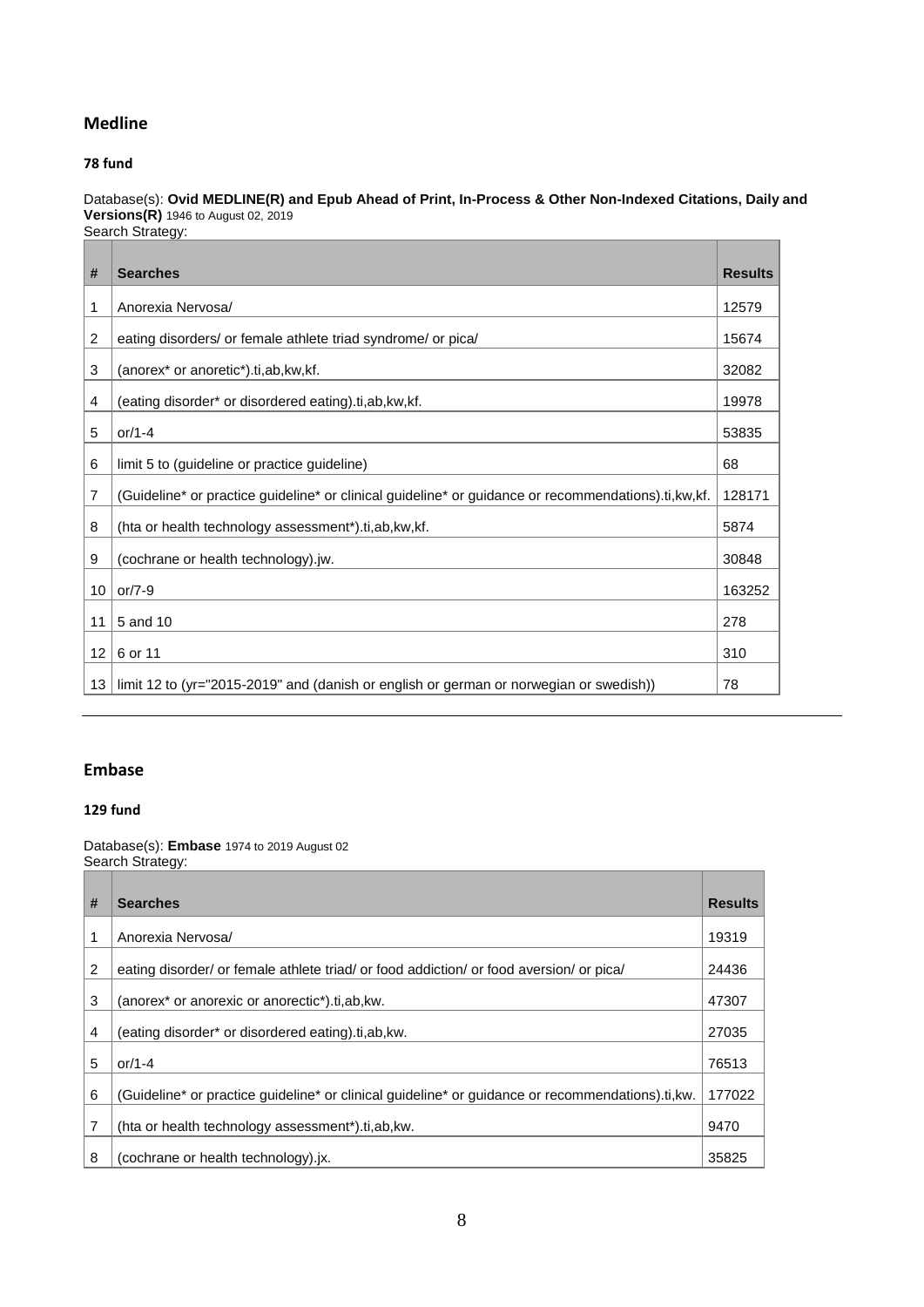| or/6-8                                                                                    | 1220996 |
|-------------------------------------------------------------------------------------------|---------|
| 10 $\mid$ 5 and 9                                                                         | 457     |
| 11 limit 10 to (yr="2015-2019" and (danish or english or german or norwegian or swedish)) | 129     |

# **PsycInfo**

## **54 fund**

Database(s): **PsycINFO** 1806 to July Week 5 2019 Search Strategy:

| #  | <b>Searches</b>                                                                                                            | <b>Results</b> |
|----|----------------------------------------------------------------------------------------------------------------------------|----------------|
| 1  | Anorexia Nervosa/                                                                                                          | 10803          |
| 2  | eating disorders/ or hyperphagia/ or kleine levin syndrome/ or food aversion/ or pica/ or "purging (eating<br>disorders)"/ | 16435          |
| 3  | (anorex <sup>*</sup> or anorexic or anorectic <sup>*</sup> ).ti,ab,id.                                                     | 16945          |
| 4  | (eating disorder* or disordered eating).ti,ab,id.                                                                          | 25370          |
| 5  | or/1-4                                                                                                                     | 36690          |
| 6  | Treatment guidelines/                                                                                                      | 6467           |
| 7  | (Guideline* or practice guideline* or clinical guideline* or guidance or recommendations).ti,id.                           | 41544          |
| 8  | (hta or health technology assessment*).ti,ab,id.                                                                           | 504            |
| 9  | or/6-8                                                                                                                     | 43790          |
| 10 | 5 and 9                                                                                                                    | 286            |
| 11 | limit 10 to (yr="2015-2019" and (danish or english or german or norwegian or swedish))                                     | 54             |

# **Cinahl**

| #               | Query                                                                                              | <b>Limiters/Expanders</b>                                                                                  | <b>Results</b> |
|-----------------|----------------------------------------------------------------------------------------------------|------------------------------------------------------------------------------------------------------------|----------------|
| S <sub>11</sub> | <b>S5 AND S10</b>                                                                                  | Limiters - Published Date: 20151001-<br>20190831; Language: Danish, English,<br>German, Norwegian, Swedish | 102            |
| S <sub>10</sub> | S6 OR S7 OR S8 OR S9                                                                               |                                                                                                            | 140,340        |
| S <sub>9</sub>  | SU (cochrane or health technology assessment* or<br>hta)                                           |                                                                                                            | 22,602         |
| S <sub>8</sub>  | (hta or health technology assessment*)                                                             |                                                                                                            | 2,588          |
| S7              | TI (Guideline* or practice guideline* or clinical<br>guideline* or guidance or recommendations) OR |                                                                                                            | 112,636        |